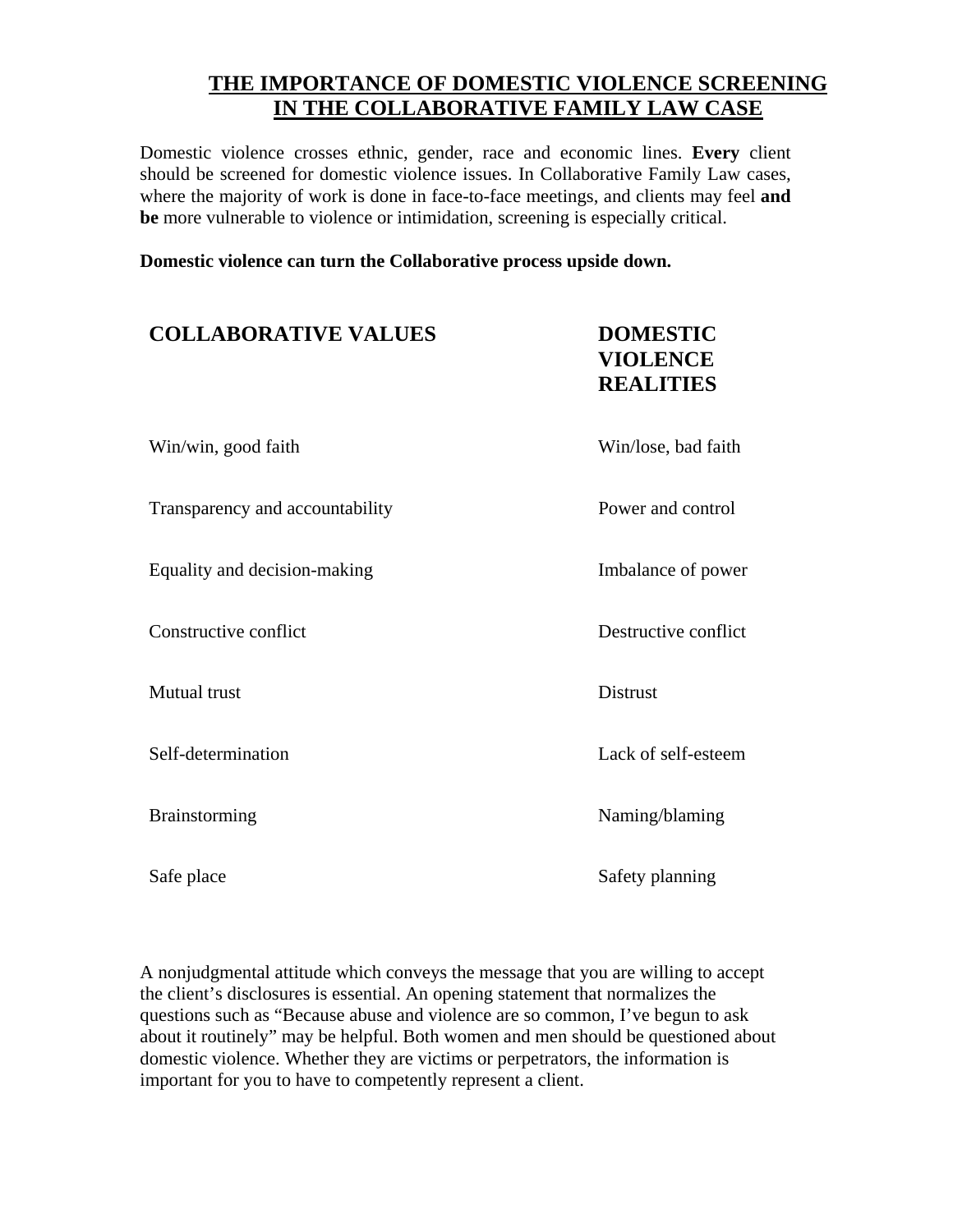## **SCREENING QUESTIONS**

- How do you and your partner resolve disagreements? Deal with anger?
- How are decisions made in your relationship? Does one partner control all the major decisions – about finances or child guidance, for example? Or are the decisions shared between the two of you?
- How do you resolve conflict in the relationship or in making decisions?
- Have you ever been afraid of your partner? What are you afraid of? Are your children afraid of your partner? How does your partner discipline?
- Do you have any concerns about the safety of your children
- Who wants to end the relationship? Why?
- Do you have freedom in your relationship? Do you have access to friends, family, free time?
- Is there a history of violence in your family parents, brothers, sisters? Is there a history of violence in your partner's family?
- Have you or your partner ever hurt or threatened to hurt/kill yourselves?
- Do you ever alter your behavior to protect yourself from your partner's behavior?
- Has there been any other litigation between the two of you? Explain.
- Do you or your partner have a prior record of any criminal or child abuse charges or convictions?
- Have you ever called the police, had a protective order issued on your behalf by the court, or sought help for yourself as a result of abuse by your partner? If so, did the abuser abide by the order?
- Do you or you partner use alcohol or drugs? To what extent?
- Has your partner ever damaged or threatened to damage property or harmed or threatened to harm pets?
- Have you or your partner ever threatened suicide and/or make an attempt?
- Does your partner control all of the money/property/the car or other resources?
- Is your partner jealous or possessive of you and your relationships with other people?
- Does your partner attempt to control your time with friends, family,